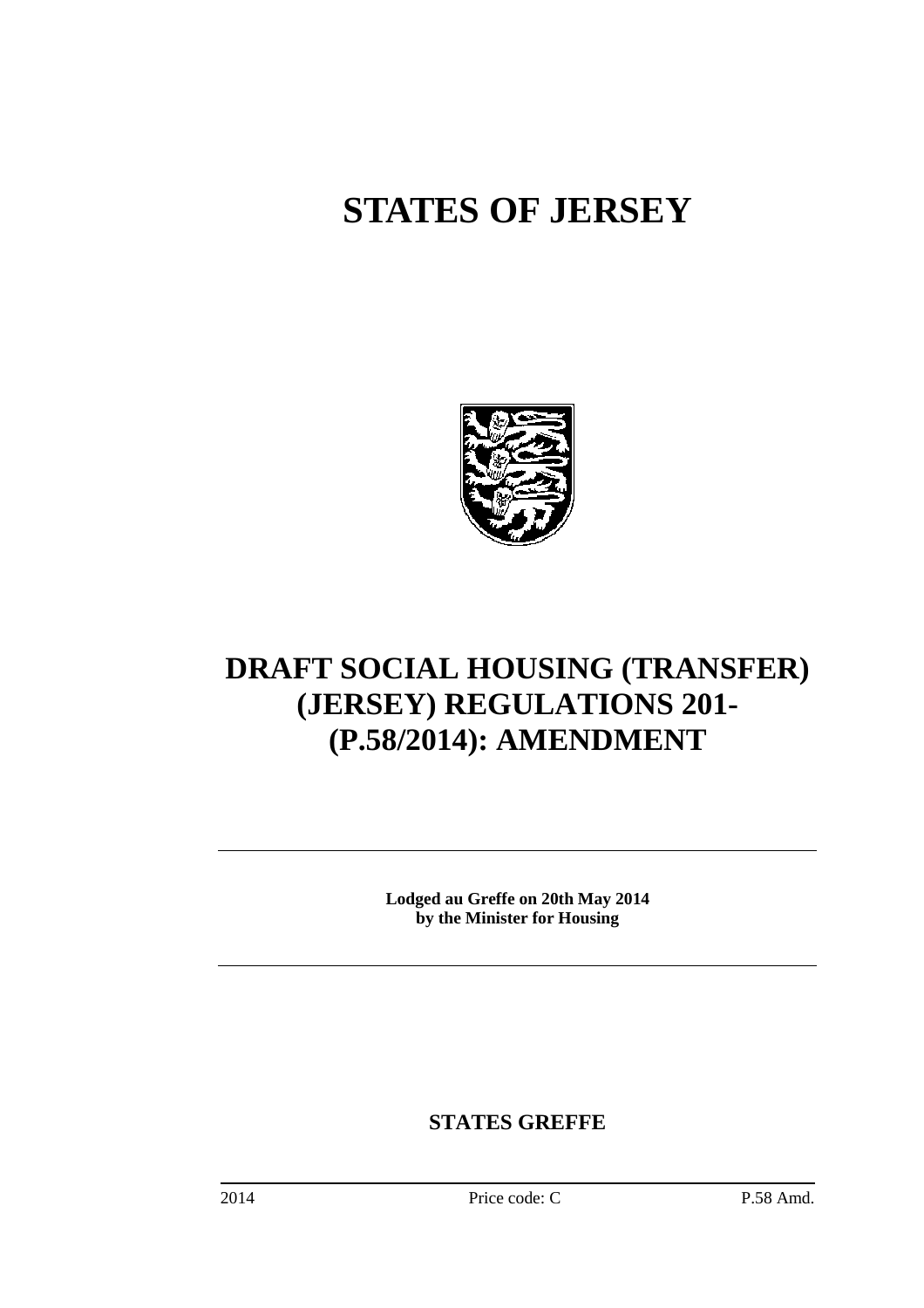#### **1 PAGE 19, PREAMBLE –**

In the preamble, for the word "Regulations" where it first appears substitute the word "Articles".

#### **2 PAGE 20, REGULATION 2 –**

In Regulation 2, for the words "registered on XXX under registration number XXX" substitute the words "registered on 13th May 2014 under registration number 115713".

# **3 PAGE 23, REGULATION 5 –**

In Regulation  $5 -$ 

- (a) in paragraph (10) for the words "this Schedule" substitute the words "Schedule 1";
- (b) in paragraph (12)(b) for the words "Schedule 1" substitute the words "this Article";
- (c) in paragraph (13) for the words "paragraph  $(12)(a)$ " substitute the words "paragraph (12)";
- (d) in paragraph (17) after the words "right under" insert the words "this Article or".

# **4 PAGE 25, SCHEDULE 1, PART 1 –**

In Schedule 1, Part 1 –

- (a) after paragraph  $(2)(c)(i)$  insert
	- "(ii) 6 Bel Gaudin dated 25th April 2014 (PR 1329/672),", and re-number accordingly;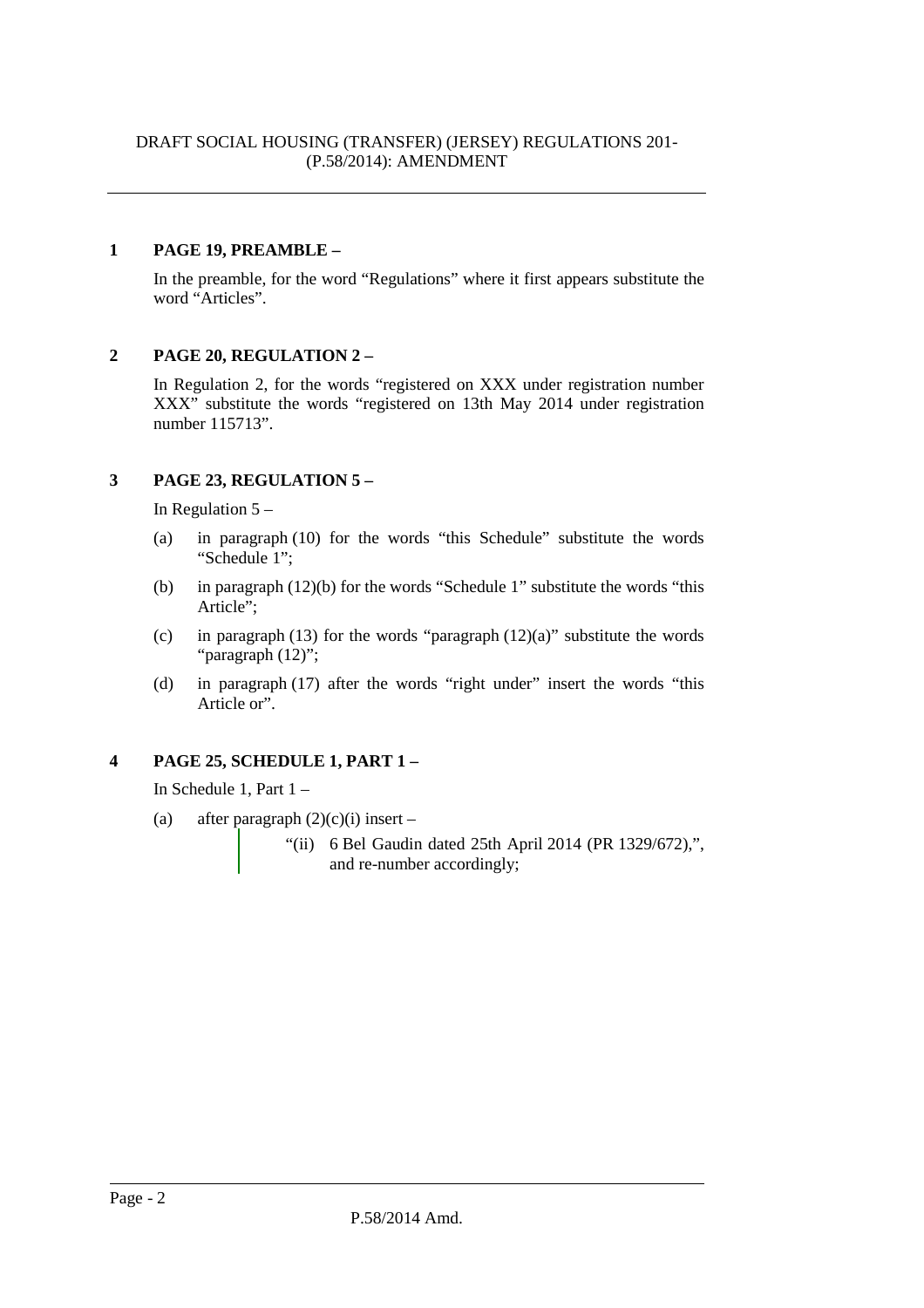

(b) for the plan immediately under the heading "Bashfords" substitute the following  $plan -$ 

# **5 PAGE 34, SCHEDULE 1, PART 3 –**

In Schedule 1, Part 3, in paragraph  $(2)(d)(xiv)$  for the word "January" substituted the word "February".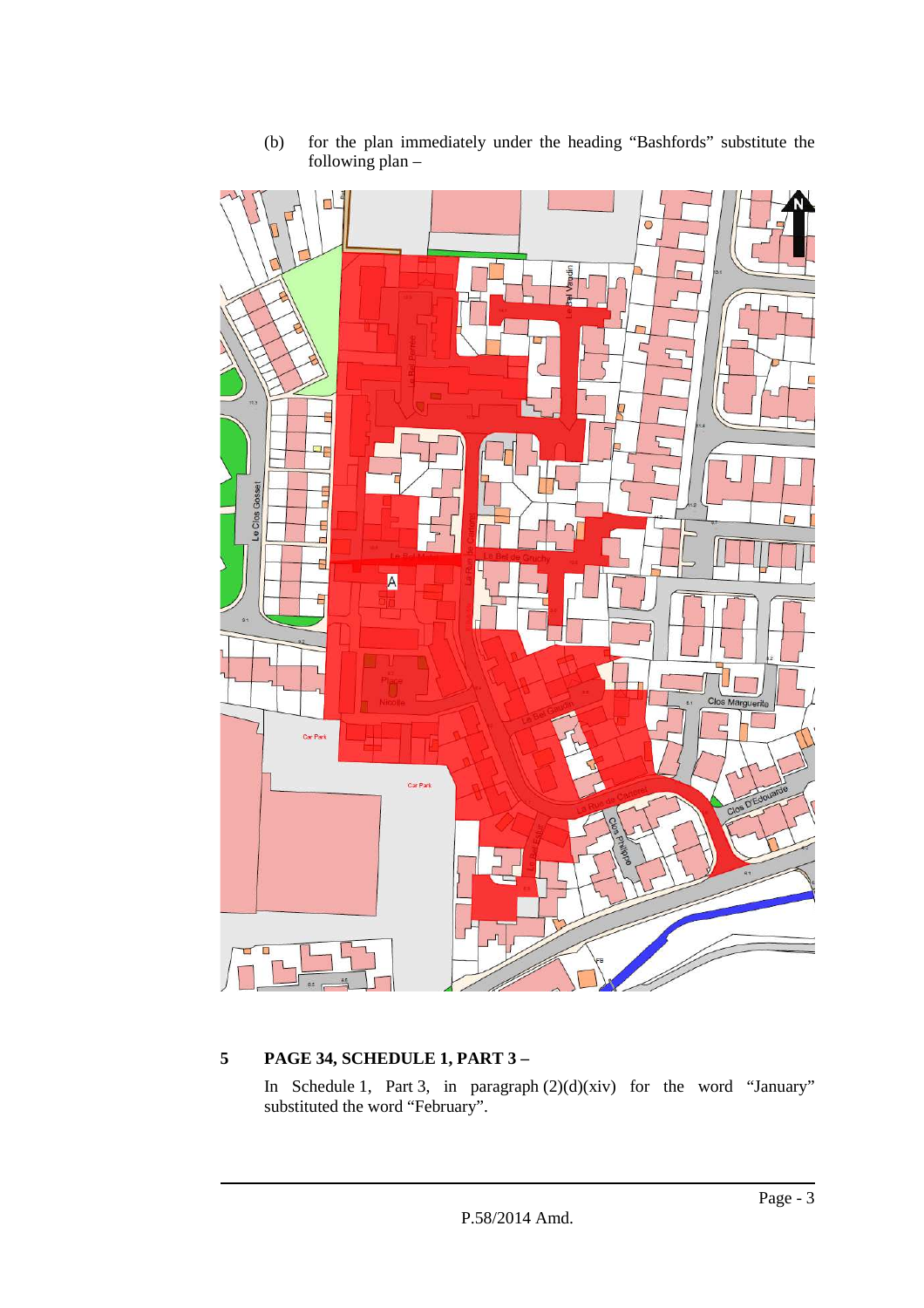#### **6 PAGE 36, SCHEDULE 1, PART 4 –**

In Schedule 1, Part 4 –

(a) after paragraph  $(2)(d)(i)$  insert –

"(ii) No. 5 dated 4th April 2014 (PR 1329/144),", and renumber accordingly;

(b) for the plan under the heading "Grasett Park" substitute the following plan –

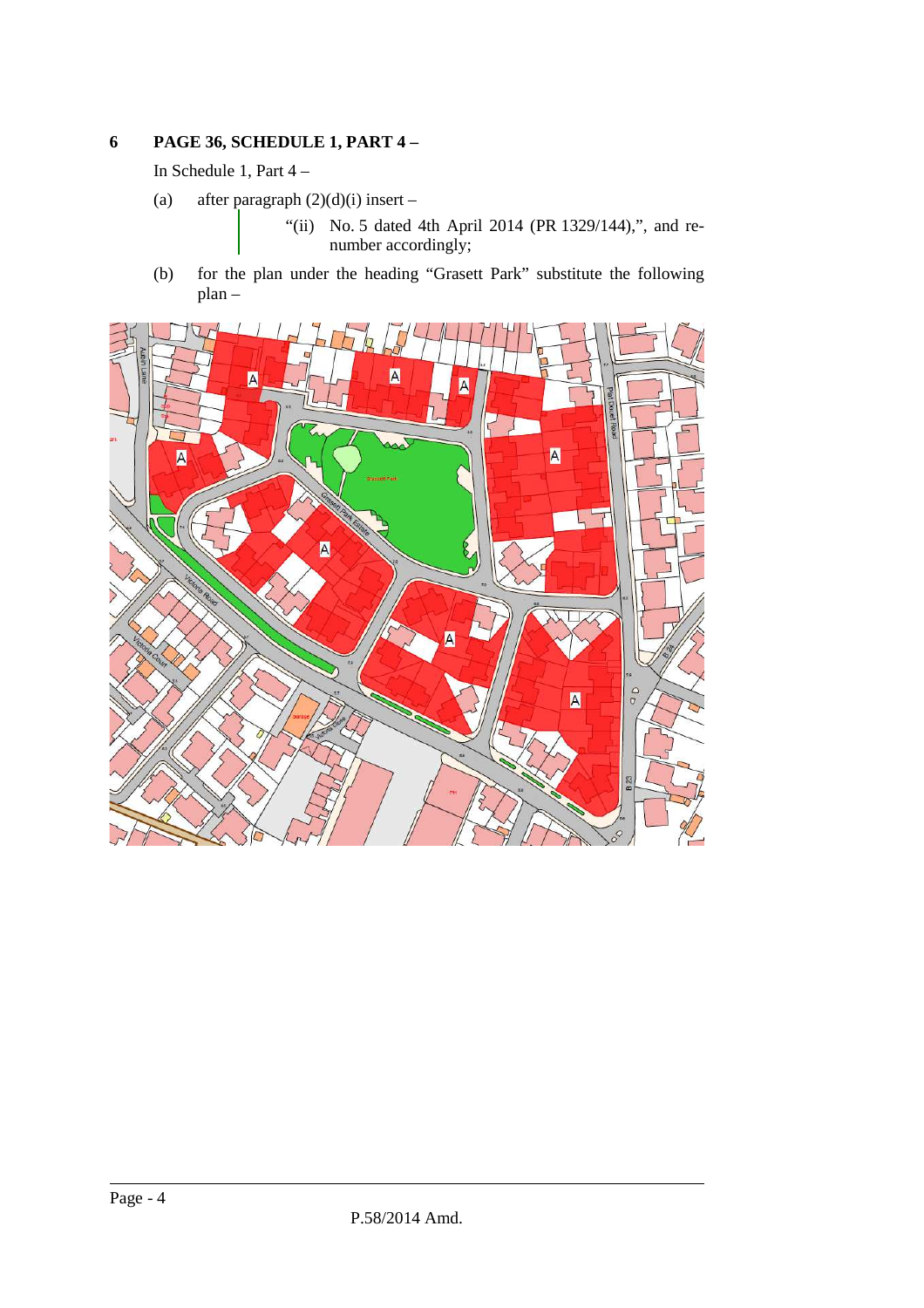# **7 PAGE 52, SCHEDULE 1, PART 9 –**

In Schedule 1, Part 9, for the plan immediately under the heading "De Quetteville Court" substitute the following plan –

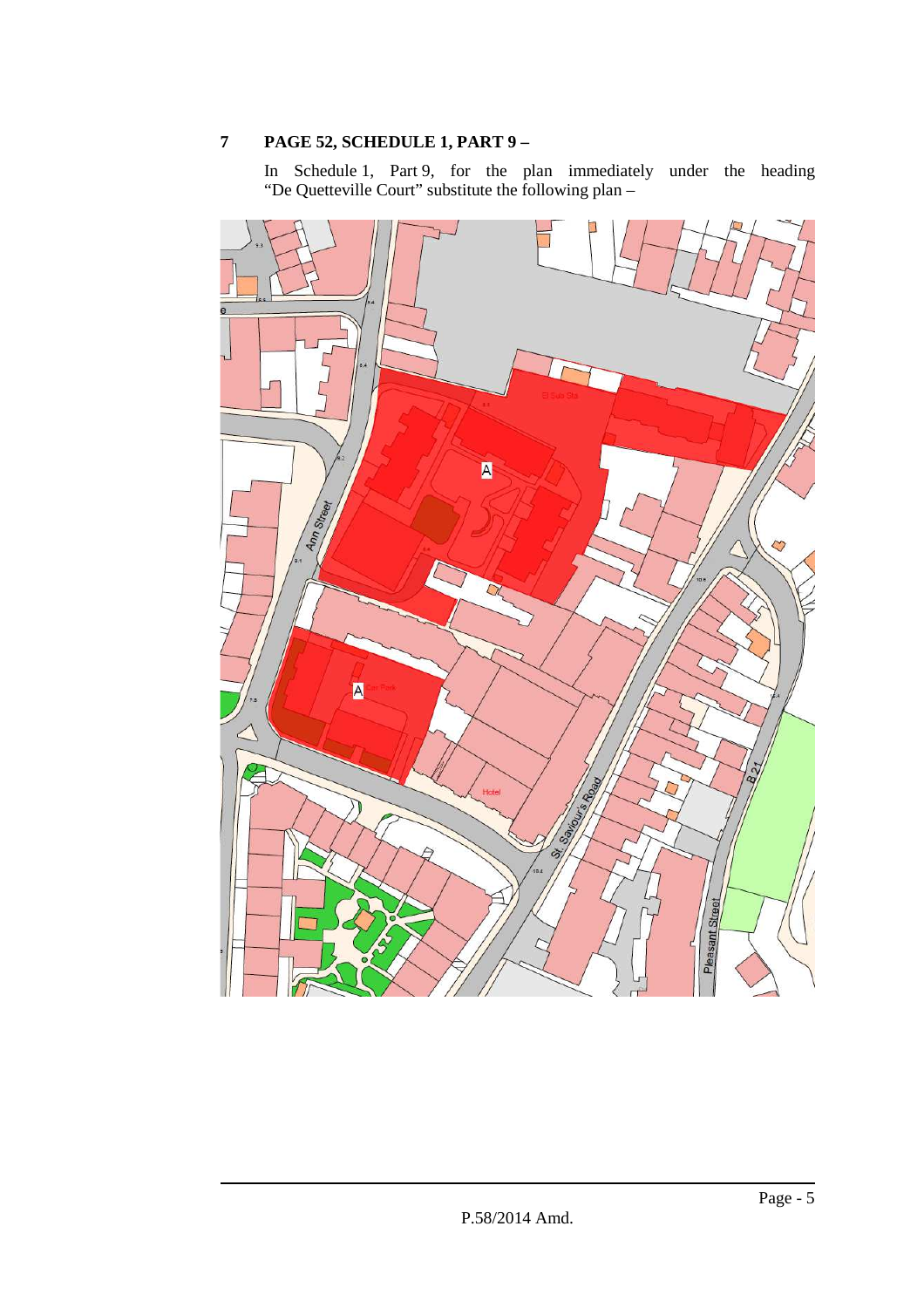# **8 PAGE 67, SCHEDULE 1, PART 18 –**

In Schedule 1, Part 18, for the plan under the heading "Orchid Court" substitute the following plan –

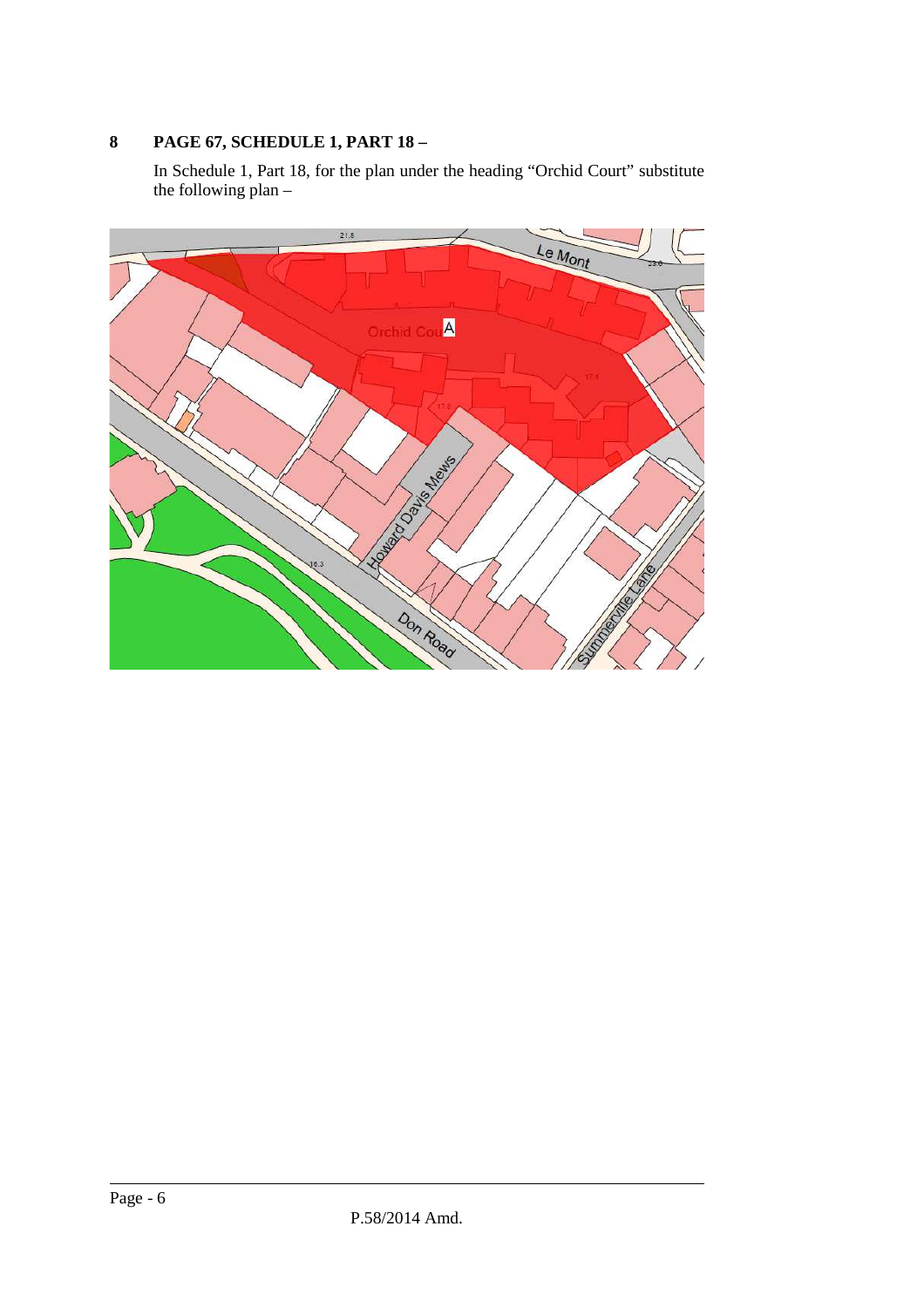#### **9 PAGE 92, SCHEDULE 1, PART 31 –**

In Schedule 1, Part 31, for the plan under the heading "Le Jardin des Carreaux" substitute the following plan –



# **10 PAGE 157, SCHEDULE 1, PART 87 –**

In Schedule 1, Part 87 –

- (a) in paragraph (1)(b) delete the words "Contracts of Purchase and";
- (b) for paragraph (2) substitute the following paragraphs
	- "(2) The boundaries of the Property and all rights attaching thereto are as set out in –
		- (a) the Contracts of Purchase;
		- (b) the Acts of the Royal Court;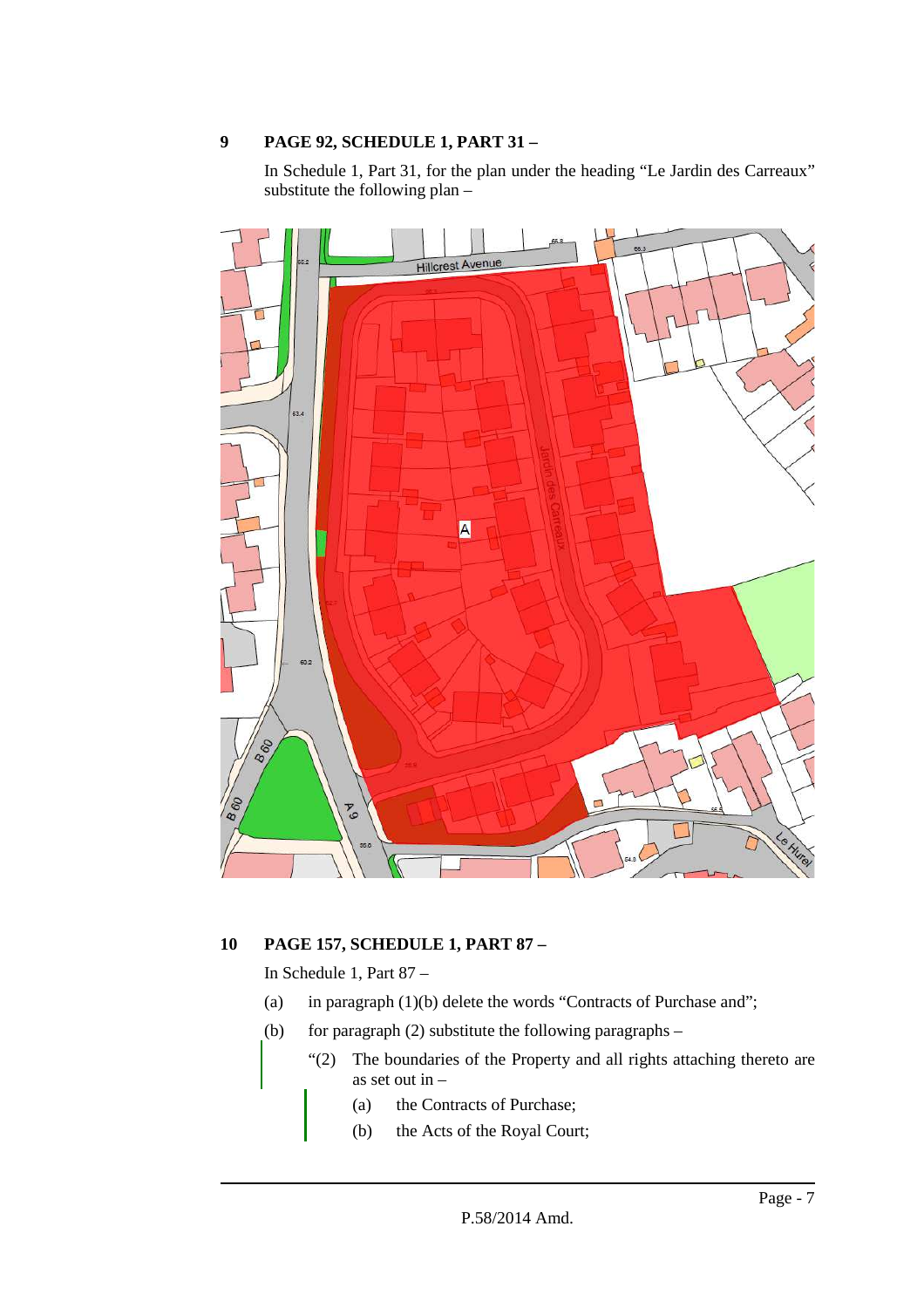- (c) the following contracts
	- (i) Contract of Exchange and counter exchange dated 14th July 1978 (PR 690/583), and
	- (ii) Deed of arrangement dated 18th December 1998 (PR 1067/296); and
- (d) paragraphs  $(3)$ ,  $(4)$ ,  $(5)$  and  $(6)$ .
- (3) The boundary line separating the Property from the road and pavements known as "Hue Street" retained by the Public is a line taken from the south-east corner the most southerly of the brick edging at ground level of the bricked walkway forming part of the Property which links Hue Street with Old Street in a northerly direction following the eastern face of the brick edging until reaching the southern gable of the block of apartments the most westerly of the two high rise apartment blocks forming part of the Property.
- (4) From this point the line follows the southern face of the southern gable of the block of apartments in an easterly direction until reaching the south-east corner of the southern gable of the block of apartments.
- (5) From the latter corner the line is taken in an east-south-easterly direction until reaching the imaginary point shown as BP01 on the boundary location plan bearing the reference M891/01 in this Part and described in the Table in this Part. From this imaginary point the line is then taken in an east-north-easterly direction until reaching the south-east corner of the most easterly of two drainage covers then in a northerly direction following the eastern side of the most easterly of the two drainage covers and continuing on the same alignment until reaching the back edge of the tarmacked pavement forming part of Hue Street.
- (6) From this point the line follows the back edge of the tarmacked pavement in an easterly direction until reaching the south-east corner of the wall to the west of the entrance to the basement parking area forming part of the Property. The line is then taken from the latter mentioned south-east corner of the wall in an easterly direction until reaching the back edge of the tarmacked pavement on the eastern side of the entrance to the basement parking area forming part of the Property. From this point the line follows the back edge of the tarmacked pavement forming part of Hue Street in a north-easterly direction until reaching Dumaresq Street.".
- (c) after the plan under the heading "Hue Court" insert the following plan and Table –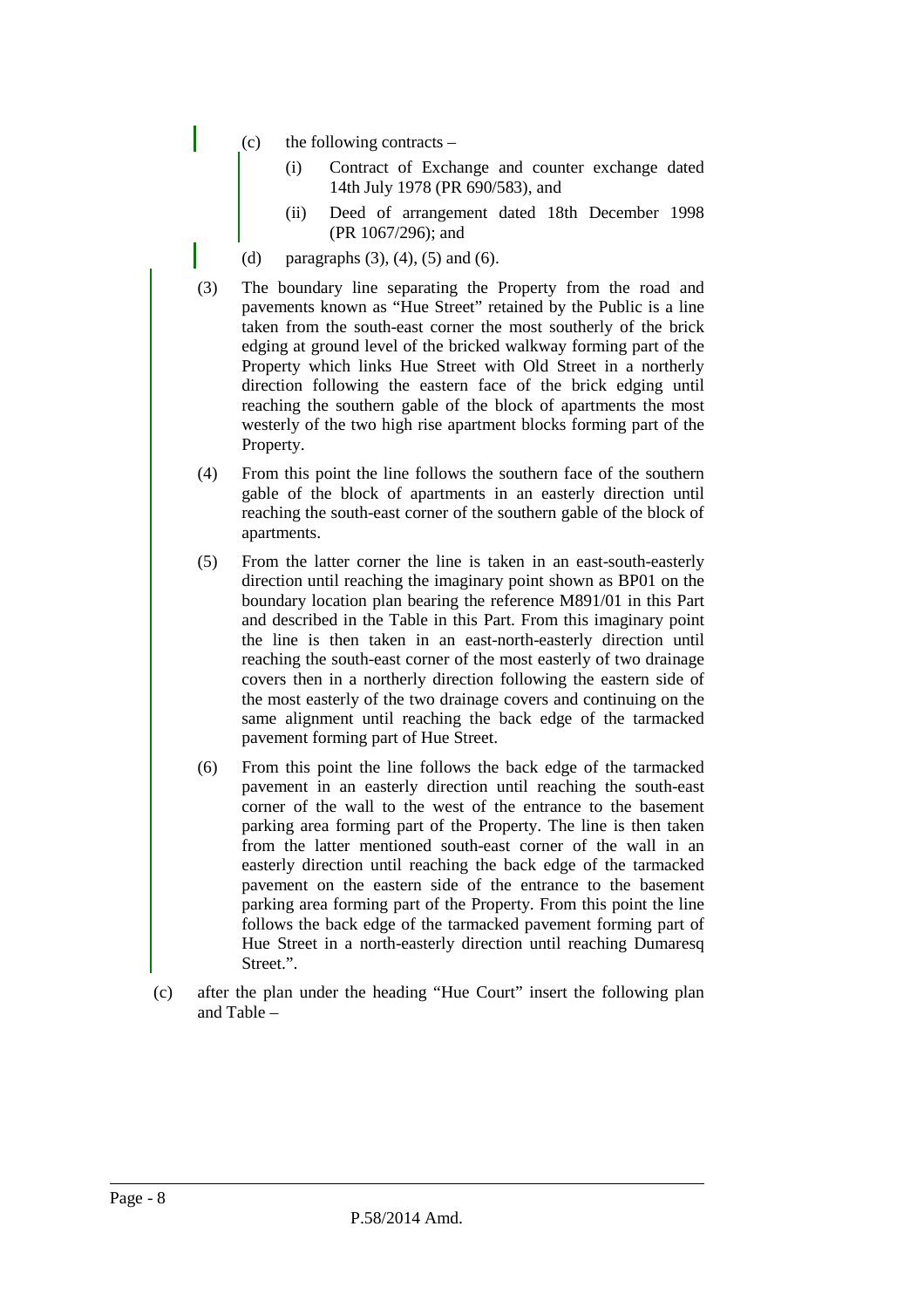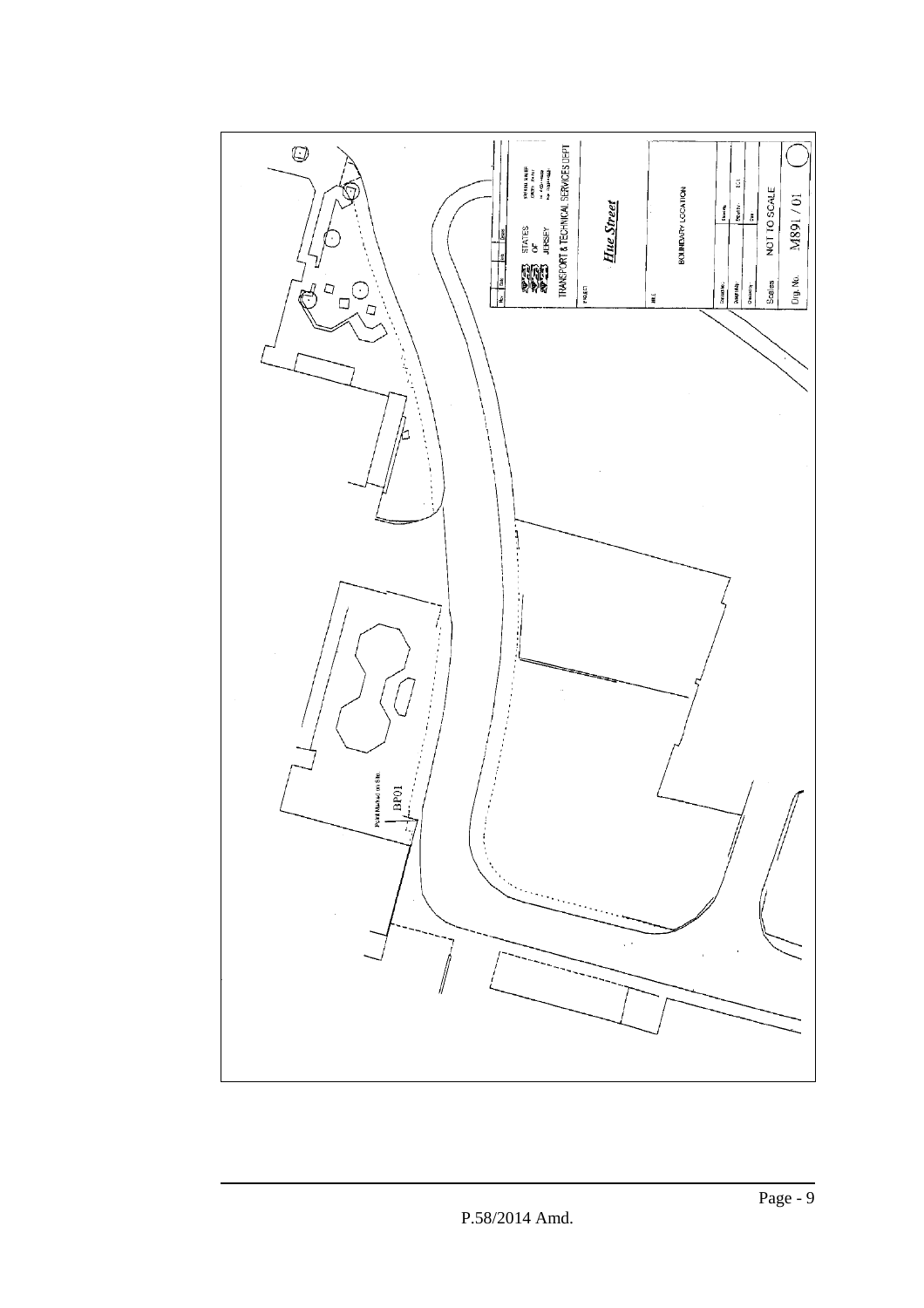#### **"Table**

#### **Property known as Hue Court, Hue Street, St. Helier**

*Co-ordinate and Descriptive Definition of the Boundary Points.* 

The following co-ordinate listing and descriptions apply to boundary location plan M891/01. The boundary point has co-ordinates currently used in Jersey Map Grid System 2004.

The following coordinates represent the boundary point.

| Point No. | <b>Easting</b> | <b>Northing</b> | <b>Description</b>                                                                                                                   |
|-----------|----------------|-----------------|--------------------------------------------------------------------------------------------------------------------------------------|
| BP01      | 41934.65E      | 65667.44N       | Boundary point situated on the public<br>footpath directly below the South Eastern<br>corner of the overhang of Hue Court<br>Flats." |

#### **11 PAGE 182, SCHEDULE 1, PART 104 –**

In Schedule 1, Part 104 –

- (a) in paragraph  $(1)(b)$  for the word "(PR 450a/52)" substitute the word "(PR 450A/52)";
- (b) in paragraph (1)(c) for the word "(PR 453c/263)" substitute the word "(PR 453C/263)".

#### **12 PAGE 182, SCHEDULE 1, PART 105 –**

In Schedule 1, Part 105, in paragraph (1), for the word " $(PR 435a/206)$ " substitute the word "(PR 435A/206)".

#### **13 PAGE 185, SCHEDULE 1, PART 107 –**

In Schedule 1, Part 107, in paragraph (1), for the word "(PR 449c/2)" substitute the word "(PR 449C/2)".

#### **14 PAGE 196, SCHEDULE 1, PART 116 –**

In Schedule 1, Part 116 –

- (a) in paragraph  $(1)(a)(ix)$  for the word "(PR 545/044)" substitute the word "(PR 545/44)";
- (b) delete paragraph (1)(a)(xiv), and re-number accordingly;
- (c) delete paragraph (1)(b) and the word "("Lease"),", and re-number accordingly.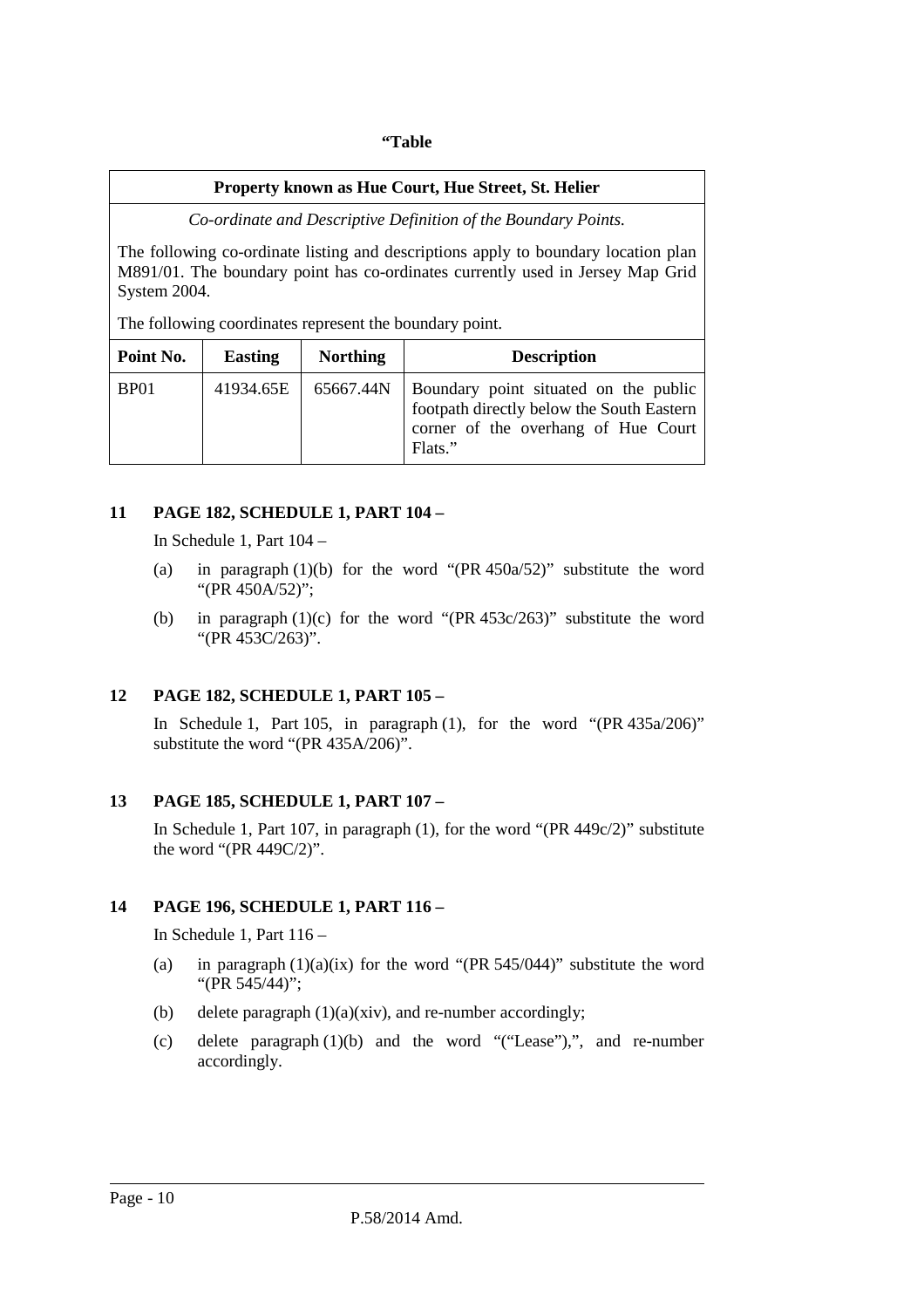#### **15 PAGE 211, SCHEDULE 1, PART 128 –**

In Schedule 1, Part 128, in paragraph (2)(b) for the word "2008" substitute the word "2007".

#### **16 PAGE 216, SCHEDULE 1, PART 133 –**

In Schedule 1, Part 133 –

- (a) in paragraph  $(1)(a)$  for the word "(PR 467c/267)" substitute the word "(PR 467C/267)";
- (b) in paragraph (1)(b) for the word "(PR 477c/162)" substitute the word "(PR 477C/162)".

#### **17 PAGE 241, SCHEDULE 1, PART 143 –**

In Schedule 1, Part 143 –

- (a) in paragraph  $(2)(c)(ix)$  for the word "(PR 1201/76)," substitute the word "(PR 1201/716),";
- (b) in paragraph  $(2)(c)(xvii)$  for the word "(PR 1202/161)," substitute the word "(PR 1202/61),";
- (c) in paragraph  $(2)(c)(xxiv)$  for the word (PR 1203/338)," substitute "(PR 1203/338); and";
- (d) delete paragraph  $2(c)(xxv)$ , and re-number accordingly;
- (e) for the plan immediately under the heading "Le Marais, La Sellière Court, Les Hinguettes and Les Petites Hinguettes" substitute the following plan –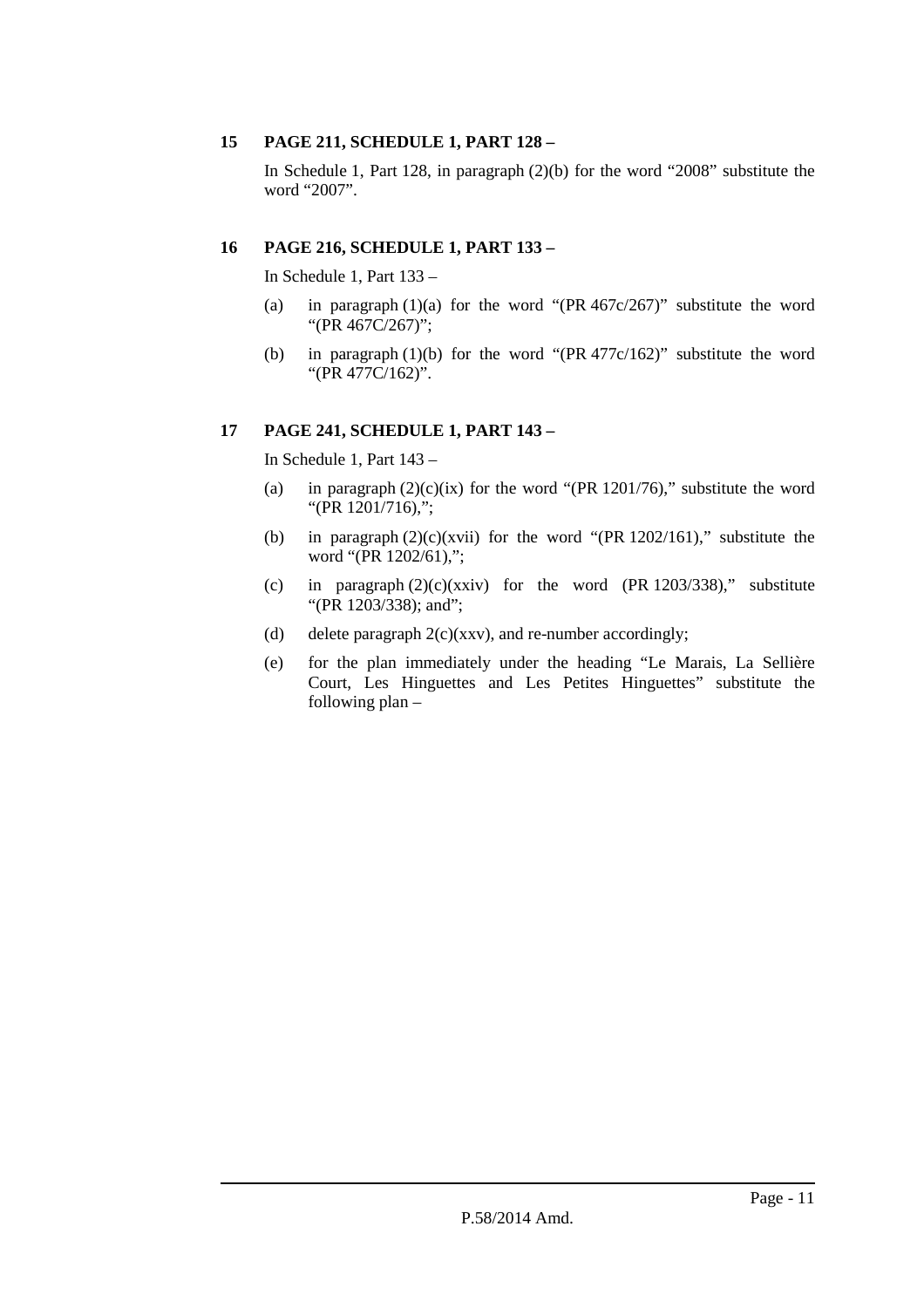

# **18 PAGE 261, SCHEDULE 1, PART 150 –**

In Schedule 1, Part 150, in paragraph (2)(b), for the word "2013" substitute the word "2014".

# **19 PAGE 269, SCHEDULE 1, PART 154 –**

In Schedule 1, Part 154 –

(a) at the end of paragraph  $(2)(b)$  add the word "and";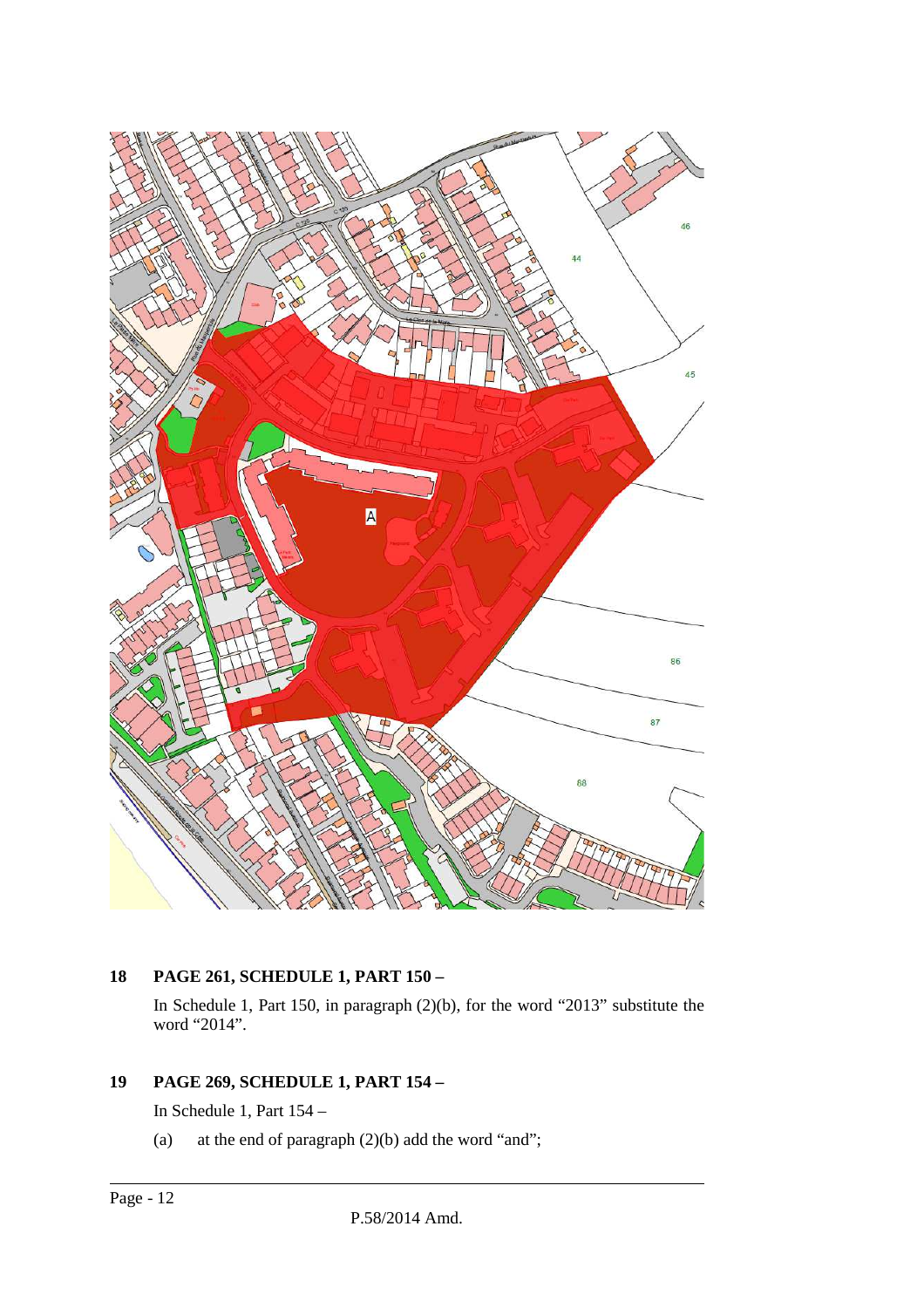- (b) in paragraph  $(2)(c)$ , for the words "(PR 1235/781); and" substitute the word "(PR 1235/781).";
- (c) delete paragraph  $(2)(d)$ .

#### **20 PAGE 306, SCHEDULE 1, PART 168 –**

In Schedule 1, delete Part 168.

#### **21 PAGE 308, SCHEDULE 2, PART 1 –**

In Schedule 2, Part 1 –

- (a) in the entry for 10 La Cambrette delete the word "1237/309";
- (b) delete the entries in all 3 columns in respect of the following properties 5 La Sellière; 16 La Sellière.

# **22 PAGE 310, SCHEDULE 2, PART 2 –**

In Schedule 2, Part 2 –

- (a) for the word "Grasset" wherever it appears substitute the word "Grasett";
- (b) after the entry relating to 2 Grasett Park insert the following entry –

| 66E<br>ʻark | $\bigcap$ 1<br>$1.4$ april $-9.4$ . | 2 C |
|-------------|-------------------------------------|-----|
|-------------|-------------------------------------|-----|

- (c) in the entry relating to 54 Grasett Park for the reference in the 3rd column substitute the reference "145/837";
- (d) after the entry relating to 3 Bel Gaudin (Bashfords) insert the following entry –

| $1001$ april 200 |
|------------------|
|------------------|

(e) after the entry relating to 85 La Providence add the following entry –

|--|

# MINISTER FOR HOUSING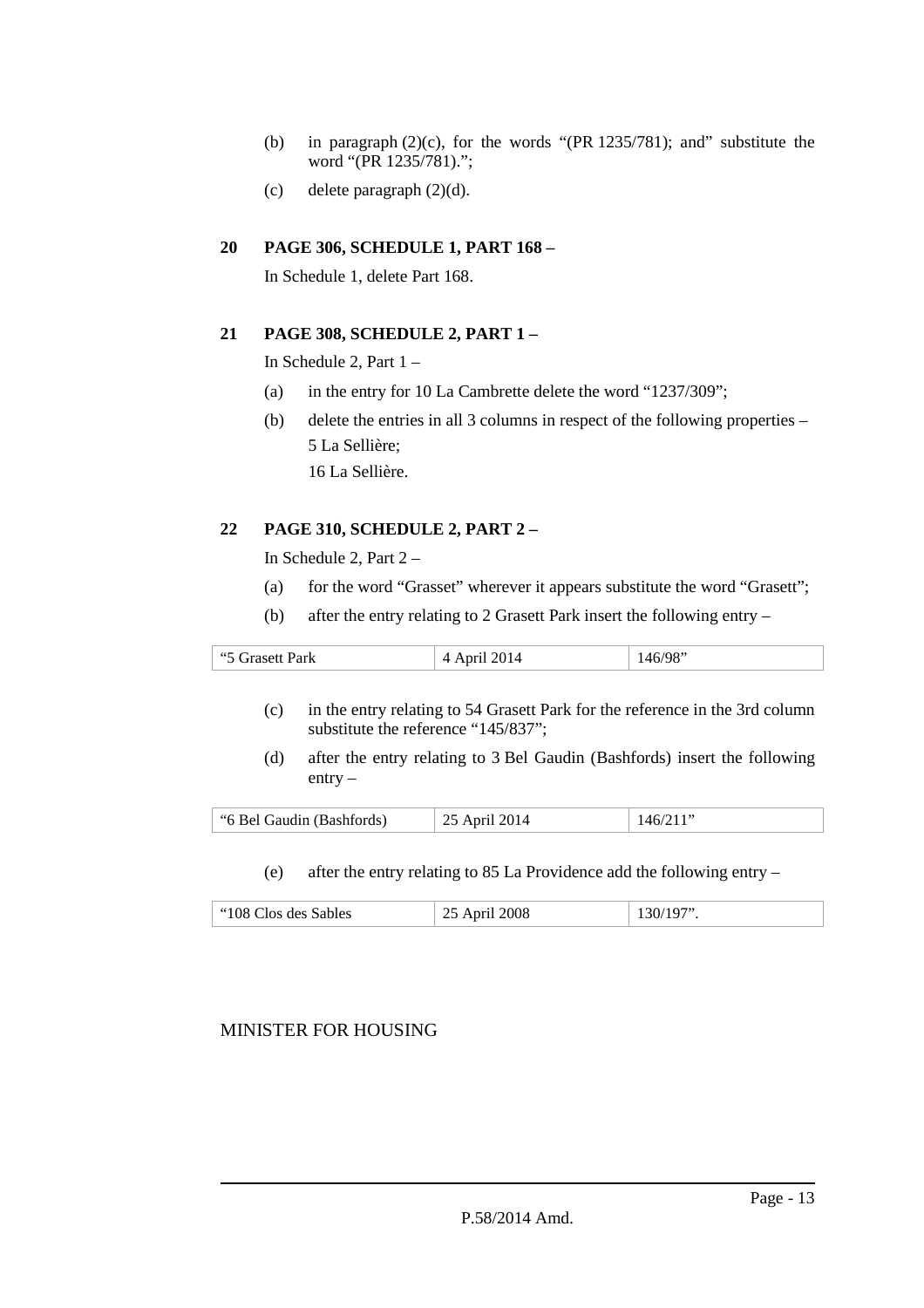#### **REPORT**

#### **Background**

P.58/2014 – the Draft Social Housing (Transfer) (Jersey) Regulations 201- ("the Regulations") were lodged for debate by the States on 24th April 2014.

The Regulations require amendment to –

- 1. confirm the company registration number and registered date of Andium Homes Limited;
- 2. update the wording of Regulation 5 in respect of reciprocal rights between the States and Andium Homes Limited;
- 3. update the property and contract Schedules (Schedules 1 and 2 respectively) principally to reflect asset sales that have taken place since P.58/2014 was lodged, but also to correct minor typographical errors.

To ensure that P.58/2014 (as amended) can be debated on or after 4th June 2014, the necessary amendments to the Regulations need to be lodged by 20th May 2014. The Draft Social Housing (Transfer) (Jersey) Regulations 201- (P.58/2014): amendment, has been prepared for that purpose.

#### **Draft Amendment to Regulations**

An amendment is necessary to the Preamble to the Regulations on page 19 to correct the wording.

A proposed amendment to Regulation 2 confirms that Andium Homes Limited was registered on 13th May 2014 and has the company registration number 115713.

Four minor amendments are required to Regulation 5 to improve the wording.

#### **Draft Amendment to Schedule 1**

Amendments are required to Schedule 1 to delete properties which have been sold by the Public since P.58/2014 was lodged. As a consequence, a number of plans showing the assets to be transferred will also be updated. These properties to be deleted from Schedule 1 are 6 Le Bel Gaudin and 5 Grasett Park.

The date in  $2(d)(\dot{x}$ iv) of Part 3 of Schedule 1 needs to be amended for accuracy.

The plans at Parts 9 and 18 of Schedule 1 are updated to more accurately reflect the land to be transferred.

The plan at Part 31 of Schedule 1 showing land to be transferred at Le Jardin des Carreaux is updated to accurately show that the Bus Shelter on Queen's Road is not being transferred to Andium Homes Limited.